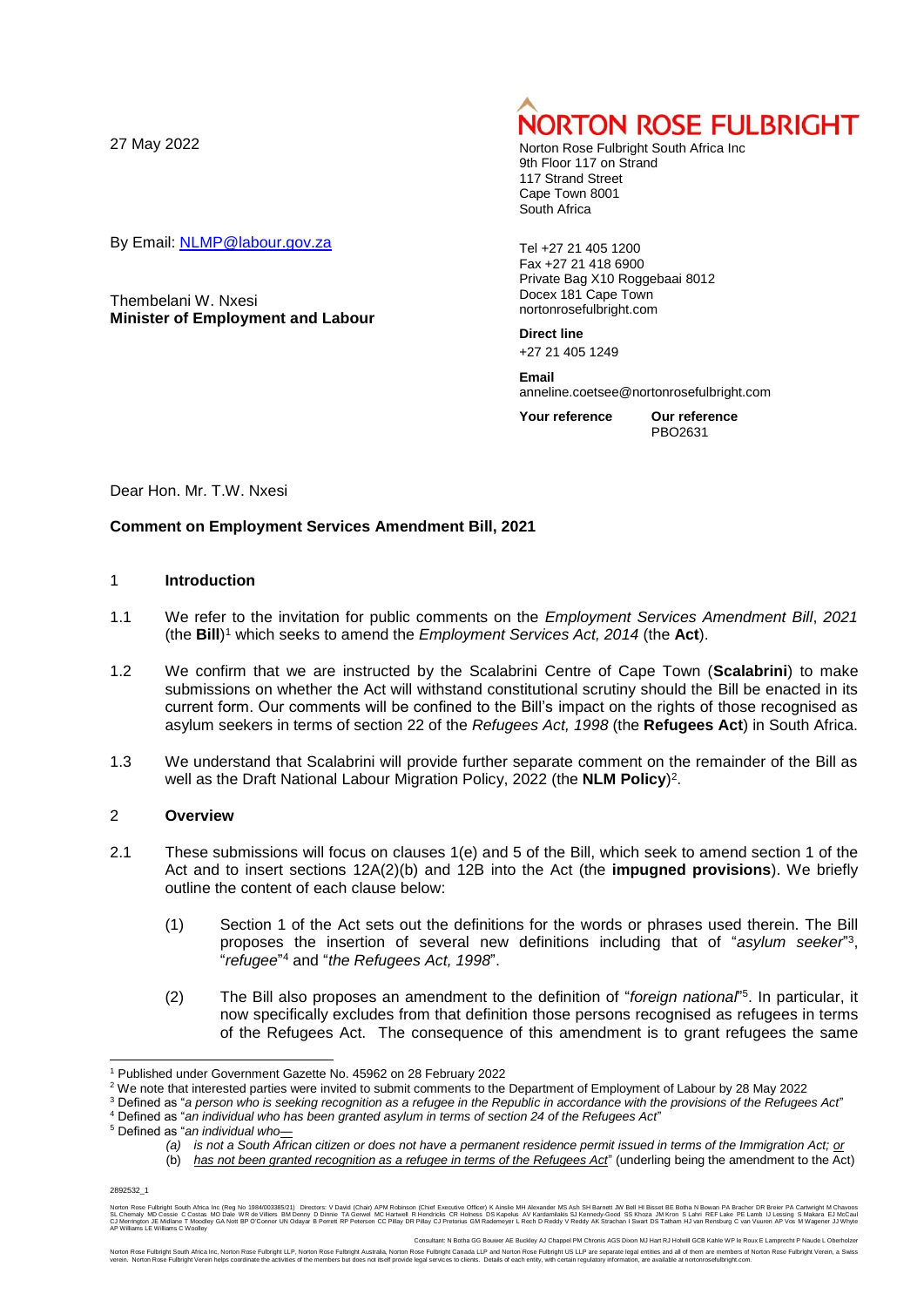employment rights as citizens and permanent residents. Scalabrini welcomes and supports this limited amendment.

- (3) However, asylum seekers are not excluded from the definition of a foreign national and therefore will be treated on par with other work-seeking foreign nationals in the country.
- (4) A new section 12A, inserted by clause 5 of the Bill, replaces section 8 of the Act, which the Bill seeks to repeal. Of particular concern to Scalabrini is section 12A(2)(b) which would require an employer to "*satisfy themselves that there are no persons in the Republic, other than foreign nationals, with the requisite skills to fill the vacancy, before recruiting a foreign national to occupy such vacancy*".
- (5) Clause 5 of the Bill inserts section 12B into the Act, which empowers the Minister, after the necessary consultation, and on notice, to specify a maximum quota for the employment of foreign nationals by employers in any sector. This includes the identification of any occupational category or nationality of the foreign national concerned.
- 2.2 In summary, the consequence of the amendments would be to include asylum seekers into the definition of foreign national and thereby subject such persons to the significant restrictions on employment contemplated by the Act as a whole, as well as any quotas that the Minister might decide to introduce.
- 2.3 In light of the status of the current asylum system in South Africa, the impugned provisions will have the following practical effect:
	- (1) Asylum seekers will not be eligible for any employment position where a citizen, permanent resident or recognised refugee could be found to fill the role. The roles which will become unavailable to asylum seekers will effective include all low skilled jobs and may include semiand high-skilled positions as well.
	- (2) Where a position is open to an asylum seeker as no citizen, permanent resident or recognised refugee has the requisite skills, they may nevertheless not be eligible if the relevant quota level has been reached.
	- (3) The majority of asylum seekers will be unable to support themselves and their families whilst awaiting the final decision on their asylum application, which inevitably takes between 2 and 20 years<sup>6</sup>. As they are not eligible for social assistance grants from the State, asylum seekers will either starve or be compelled to leave South Africa, in search of another country to offer them asylum.
	- (4) Effectively, South Africa will cease to be a refugee receiving country.
- 2.4 Read together the impugned provisions do not withstand constitutional muster, are contrary to the purpose of the Refugees Act and violate the country's international law obligations.
- 2.5 This defect can be easily remedied by the amendment of the definition of "*foreign national*" to specifically exclude an asylum seeker who has been issued with a visa in terms of section 22 of the Refugees Act.
- 2.6 The remainder of these submissions will cover:

l

- (1) A brief overview of the asylum system in South Africa;
- (2) An analysis of the impugned provisions and the constitutionality thereof;
- (3) An analysis of South Africa's obligations under international law; and

 $2^{2892532}$ <sub>2</sub> <sup>6</sup> As we discuss in more detail below, the Constitutional Court and Supreme Court of Appeal have frequently recognized the systemic delays in processing asylum seeker applications by the Department of Home Affairs (the **DHA**). Moreover, the DHA has itself reported to the portfolio Committee that it faces severe` backlogs in the processing of such applications (as well as associated reviews and appeals).<br> $28925321$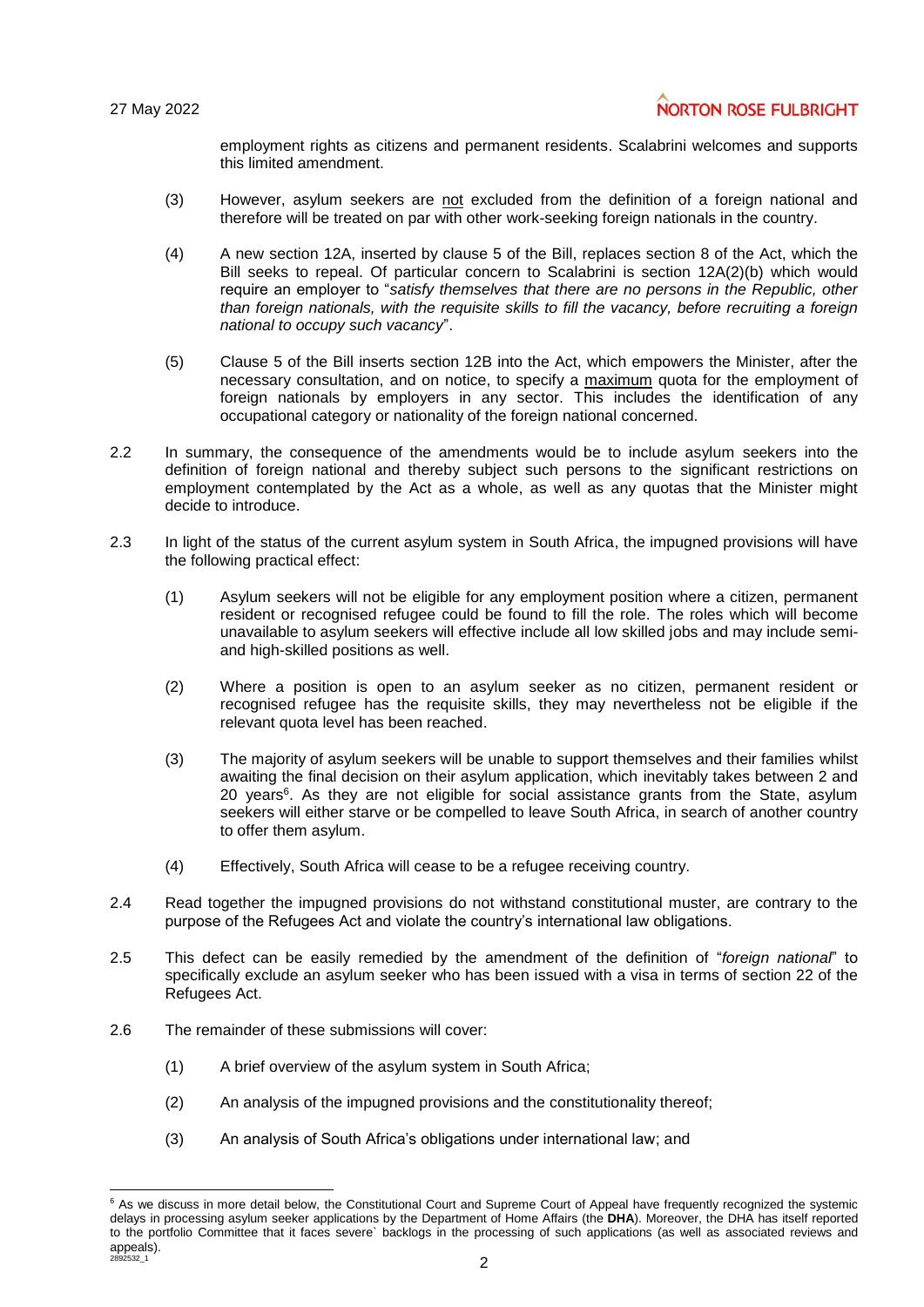(4) Concluding remarks.

## 3 **The asylum system in South Africa**

*The Process*

- 3.1 The asylum system in South Africa is regulated by the Refugees Act and the *Refugees Regulations, 2018* (the **Refugees Regulations**).
- 3.2 Section 1 of the Refugees Act defines an asylum seeker as "*a person who is seeking recognition as a refugee in the Republic*" whilst a refugee is defined as a "*person who has been granted asylum*" in terms of the Refugees Act.<sup>7</sup>
- 3.3 It must be noted how the courts have distinguished between asylum seekers and refugees. Whilst the Refugees Act provides more concrete rights to refugees than to asylum seekers, the Constitutional Court has recognised that a person does not become a refugee merely because of recognition, one is recognised because he or she is a refugee.<sup>8</sup> Asylum seekers are thus 'presumptive refugees'.
- 3.4 Similarly, the United Nations Convention Relating to the Status of Refugees, 1951 (**UN Refugee Convention**) and the United Nations Protocol Relating to the Status of Refugees, 1967, (**UN Refugee Protocol**), as well as the Organisation of African Unity Convention Governing the Specific Aspects of Refugee Problems in Africa, 1969 (**OAU Convention**) 9 , do not differentiate between *de jure* and *de facto* refugees, i.e. asylum seekers, when defining a refugee or assigning rights to refugees.<sup>10</sup>
- 3.5 The grounds for qualifying for asylum, and thus refugee status, are broad and include persons (as well as their spouses and dependents) who are forced to leave their country of origin due to either:
	- (1) Persecution by reason of his or her race, gender, tribe, religion, nationality, political opinion or membership of a particular social group<sup>11</sup>; or
	- (2) External aggression, occupation, foreign domination or other events seriously disturbing public order in either a part or the whole of his or her country of origin. 12
- 3.6 Asylum seekers assert a claim on the South African state for protection based on South Africa's undertaking, at an international and local level, to welcome and host refugees within its borders.
- 3.7 Currently those seeking asylum within South Africa are to report to a Refuge Reception Office (**RRO**) with 5 days entry into South Africa.<sup>13</sup> Once an application is received, the asylum seeker would have to undergo an interview with a Refugee Status Determination Officer (**RSDO**), who will then make a determination on their status as a refugee in terms of Section 24 of the Refugees Act.
- 3.8 If their application is rejected, the asylum seeker has the right to review the decision before the Standing Committee for Refugee Affairs (**SCRA**), or to appeal the decision before the Refugee Appeal Authority (the **RAA**), depending on the nature of the rejection. Should an asylum seeker not receive relief at the SCRA or RRA, they may approach the High Court for the review of this second decision. Asylum seekers have the right to remain in the Republic pending the finalisation of the application in all respects, and may not be subject to deportation whilst such proceedings remain pending.

l <sup>7</sup> Section 1 of the Refugees Act.

<sup>8</sup> *Saidi* at para 34

<sup>&</sup>lt;sup>9</sup> Art 1 OAU Convention

<sup>10</sup> Article 1 of the UN Refugee Convention, read with article 1 of the UN Refugee Protocol, defines a refugee as any person who "*as a result of a well-founded fear of being persecuted for reasons of race, religion, nationality, membership of a particular social group or political opinion, is outside the country of [their] nationality and I unable or, owing to such fear, is unwilling to avail [themselves] of the protection of that country."* Article 1 of the OAU Convention incorporates this definition and includes reference to persons who have been compelled to leave their place of habitual residence as a result of "*external aggression, occupation, foreign domination or events seriously disbursing public order*".

<sup>&</sup>lt;sup>11</sup> Section 3(a) of the Refugees Act.

 $12$  Section 3(b) of the Refugees Act.

<sup>&</sup>lt;sup>13</sup> Section  $21(1)(a)$  Refugees Act<br>2892532\_1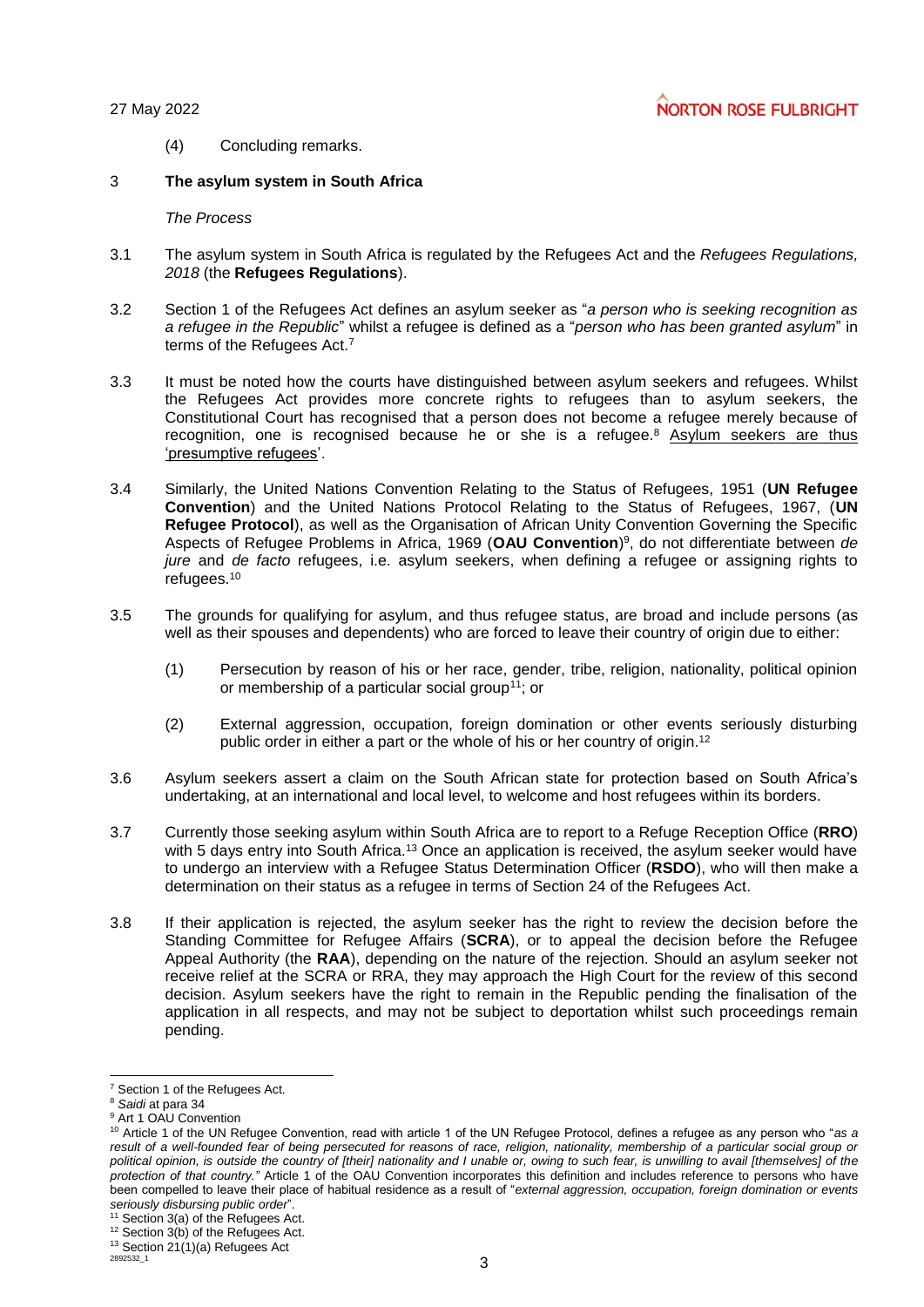- 3.9 Should the impugned provisions operate as law for some time, it is probable that South Africa will no longer be considered a refugee-receiving country. Current asylum seekers in the country will in all likelihood need to be resettled to other countries.
- 3.10 The provisions will operate in a way which violates the principle of *non-refoulement*. This principle is deeply enshrined in our law, as was recently confirmed by the Constitutional Court in *Abore<sup>14</sup>* and is codified locally in section 2 of the Refugees Act. This principle applies across all other legislation and laws passed. It is all encompassing and must be protected at all costs. Put simply, no asylum seeker may be forced to return to their country of origin where they might become subject to the abuses described in paragraph 3.5 above.
- 3.11 Asylum seekers have access to the rights contained in the Constitution in so far as those rights apply to them.<sup>15</sup> Additionally, certain asylum seekers may be granted the right to seek employment as endorsed on their visa.<sup>16</sup> In practice, such right to seek employment is seldom withheld.
- 3.12 We stress that the asylum system in South Africa is not unique. It accords with the principles adopted by most jurisdictions, precisely because most jurisdictions are bound by their obligations at international law. Accordingly, any legislation or government policy that does not harmonise with this system is liable to be found wanting.

*The inherent and systemic delays in the process*

- 3.13 Although asylum status is intended to be temporary in nature, in practice, asylum seekers can wait up to 20 years to finally receive formal recognition as a refugee. During this time genuine refugees retain the status of asylum seeker in law.
- 3.14 Evidence of the delays in the asylum process can be found in numerous court cases brought against the Department of Home Affairs, including: *Kiliko and Others v Minister of Home Affairs, Intercape Ferreira Mainliner (Pty) Ltd and Others v Minister of Home Affairs and Others, Minister of Home Affairs and Others v Somali Association of South Africa and Another,* and *Scalabrini Centre, Cape Towns and Another v Minister of Home Affairs and Others***. 17**
- 3.15 There are various reason for the systemic delays, including:
	- (1) Under capacitated functionaries including: RROs, the RAA and SCRA;
	- (2) Extremely short visa extension periods of one to three months;
	- (3) Corruption;
	- (4) Delays by asylum seekers in renewing their visas as a result of the burdensome and impractical renewal process which requires asylum seekers to:
		- (a) attend RROs in person every few months in order to obtain a visa renewal;
		- (b) travel to far destinations every few months in order to attend the particular RRO that has their physical file;
		- (c) frequently take off work or from their studies for more than one day as the excessively long queues mean that not all asylum seekers at an RRO on a particular day can be attended to; and
		- (d) only attend on certain days where an interpreter is available.

l <sup>14</sup> *Abore v Minister of Home Affairs and Another* [2021] ZACC 50

<sup>&</sup>lt;sup>15</sup> Section 27A(b) & (c) Refugees Act

<sup>&</sup>lt;sup>16</sup> Regulation 12 Refugee Regulations

 $2892532\_1$   $4$ <sup>17</sup> *Kiliko and Others v Minister of Home Affairs and Others* 2006 (4) SA 114 (C), particularly at paras 10 and 25; *Intercape Ferreira Mainliner (Pty) Ltd and Others v Minister of Home Affairs and Others* 2010 (5) SA 367 (WCC) at paras 21 – 24; *Minister of Home Affairs and Others v Somali Association of South Africa and Another* 2015 (3) SA 545 (SCA) at paras 25 and 29; *Scalabrini Centre, Cape Town and Others v Min ister of Home Affairs and Others* [2017] ZASCA 126; [2017] 4 All SA 686 (SCA) at paras 45 – 46. See also *410 Voortrekker Road Property Holdings CC v Minister of Home Affairs and Others* 2010 (8) BCLR 785 (WCC); [2010] 4 All SA 414 (WCC) at paras  $71 - 72$ ;<br> $2892532 - 1$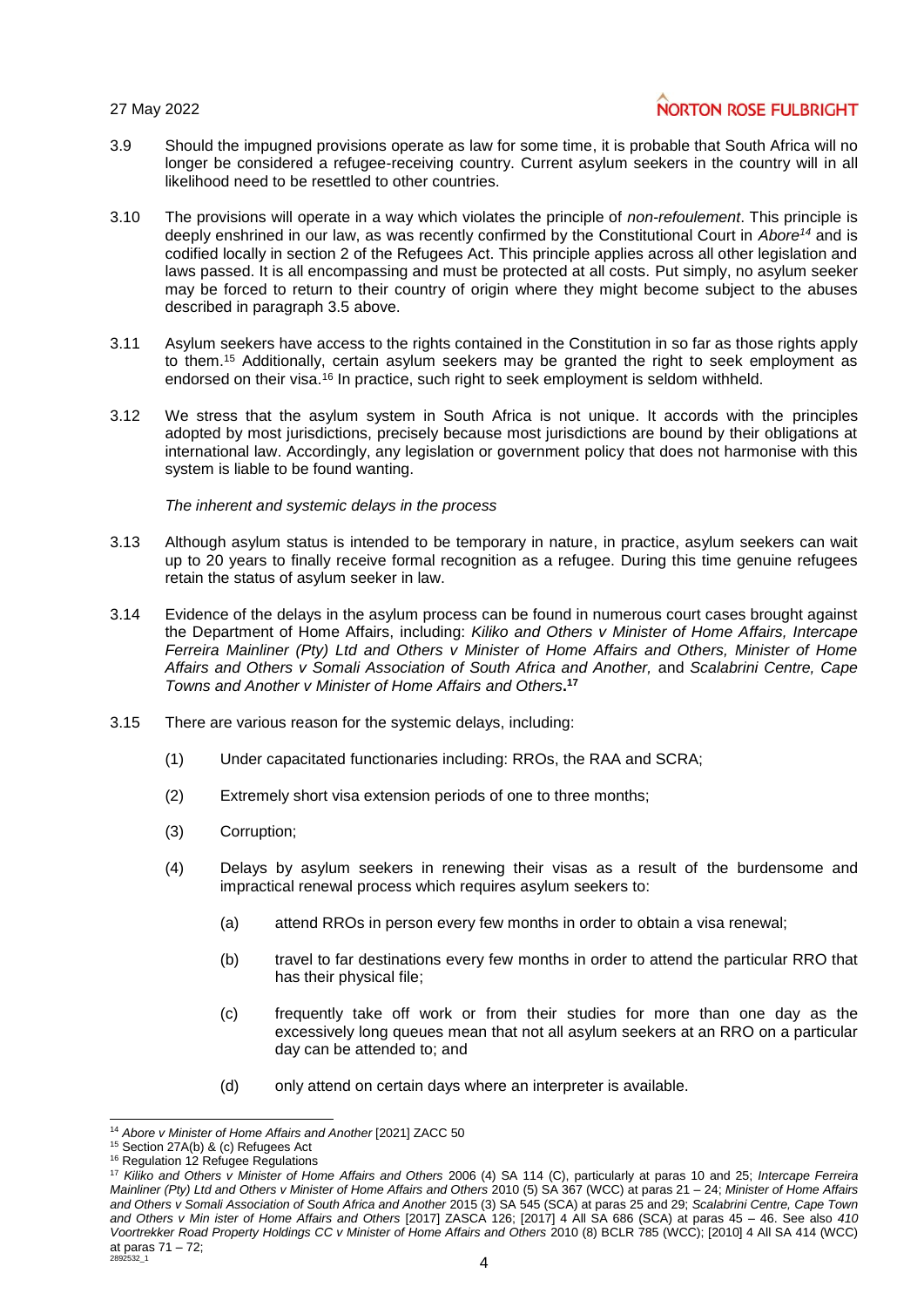l

# **NORTON ROSE FULBRIGHT**

- 3.16 Scalabrini understands that, at present, asylum seekers are able to renew their visas online and the current extension period has been increased to one year. There are current developments from the Department of Home Affairs to reduce the backlog in partnership with the United Nations High Commissioner on Refugees.<sup>18</sup> It remains to be seen how this system may ameliorate the exorbitant delays. For now, there is no real indication that asylum seeker applications will be expedited.
- 3.17 The National State of Disaster coincided with the implementation of the latest amendments to the Refugees Act. However, the RROs were closed down for the entire period of the National State of Disaster, bar for a new online system which was developed for the renewal of already existing permits and visas. To the best of Scalabrini's knowledge, during this time no new applications for asylum could be processed nor were determinations of refugee status made.
- 3.18 It must be noted that civil society organisations, such as Scalabrini, have discovered that the majority of new asylum applications are rejected immediately.<sup>19</sup> The appeals of these decisions result in further delays in acquiring status. In fact, it is apparent from data provided by the Department of Home Affairs itself, that the inability of the RRAs to timeously process appeals is the most significant reason for the delay in finalising refugee status.
- 3.19 Whilst awaiting their status determination, many asylum seekers seek work in order to support themselves and their families as they do not qualify to receive social assistance from the state. Only recently were asylum seekers granted the right to apply for the COVID-19 relief permit, and then only due to court action.<sup>20</sup>

*The nature of asylum seekers*

- 3.20 It is important at this stage to consider the circumstances of asylum seekers who have fled their country of origin.
	- (1) Such persons have been forced to flee their country of origin and to enter an adoptive country where they will have very few support systems.
	- (2) In South Africa, asylum seekers will receive no support from the state.
	- (3) They will typically enter the country with little more than the clothes on their backs and will be dependent upon an opportunity to generate an income through employment.
	- (4) Whilst many asylum seekers are qualified to perform a range of occupations, they will typically be forced to seek employment in lower skilled work, self- or informal-employment.
	- (5) They will often be exposed to xenophobia and a general failure by the South African public and South African institutions to appreciate the rights accorded by the Refugees Act.
	- (6) In the event that asylum seekers are compelled to return to their countries of origin, it is likely that they will be subject to severe prejudice, including summary detention, rape and torture.
- 3.21 From the above it is clear that asylum seekers are a particularly vulnerable group, distinguishable from other foreign nationals entering South Africa and seeking work. In particular, they are not 'economic migrants' who have entered South Africa in order to seek better opportunities at the expense of South African citizens.

<sup>&</sup>lt;sup>18</sup> As per the UNHCR website accessed at <https://help.unhcr.org/southafrica/2022/04/14/appeals-backlog-project/> as well as an parliamentary answer from the Minister of Home Affairs to Ms LL van der Merwe on 8 March 2022 – NW447, accessed at: <https://pmg.org.za/committee-question/17912/>

<sup>19</sup> Amnesty International (29 October 2019) *South Africa: Failing asylum system is exacerbating xenophobia* accessed at [https://www.amnesty.org/en/latest/news/2019/10/south-africa-failing-asylum-system-is-exacerbating-](https://www.amnesty.org/en/latest/news/2019/10/south-africa-failing-asylum-system-is-exacerbating-xenophobia/#:~:text=The%20report%20found%20that%20poor,reviews%20%E2%80%93%20around%20an%20estimated%20190%2C000)

[xenophobia/#:~:text=The%20report%20found%20that%20poor,reviews%20%E2%80%93%20around%20an%20estimated%20190%2C](https://www.amnesty.org/en/latest/news/2019/10/south-africa-failing-asylum-system-is-exacerbating-xenophobia/#:~:text=The%20report%20found%20that%20poor,reviews%20%E2%80%93%20around%20an%20estimated%20190%2C000) [000.](https://www.amnesty.org/en/latest/news/2019/10/south-africa-failing-asylum-system-is-exacerbating-xenophobia/#:~:text=The%20report%20found%20that%20poor,reviews%20%E2%80%93%20around%20an%20estimated%20190%2C000) An Amnest International Report found that there was a 96% rejection rate as at 2019.

 $2892532\_1$  5 <sup>20</sup> *Scalabrini Centre of Cape Town and Another v Minister of Social Development and Others* (22808/2020) [2020] ZAGPPHC 308; 2021 (1) SA 553 (GP) (18 June 2020)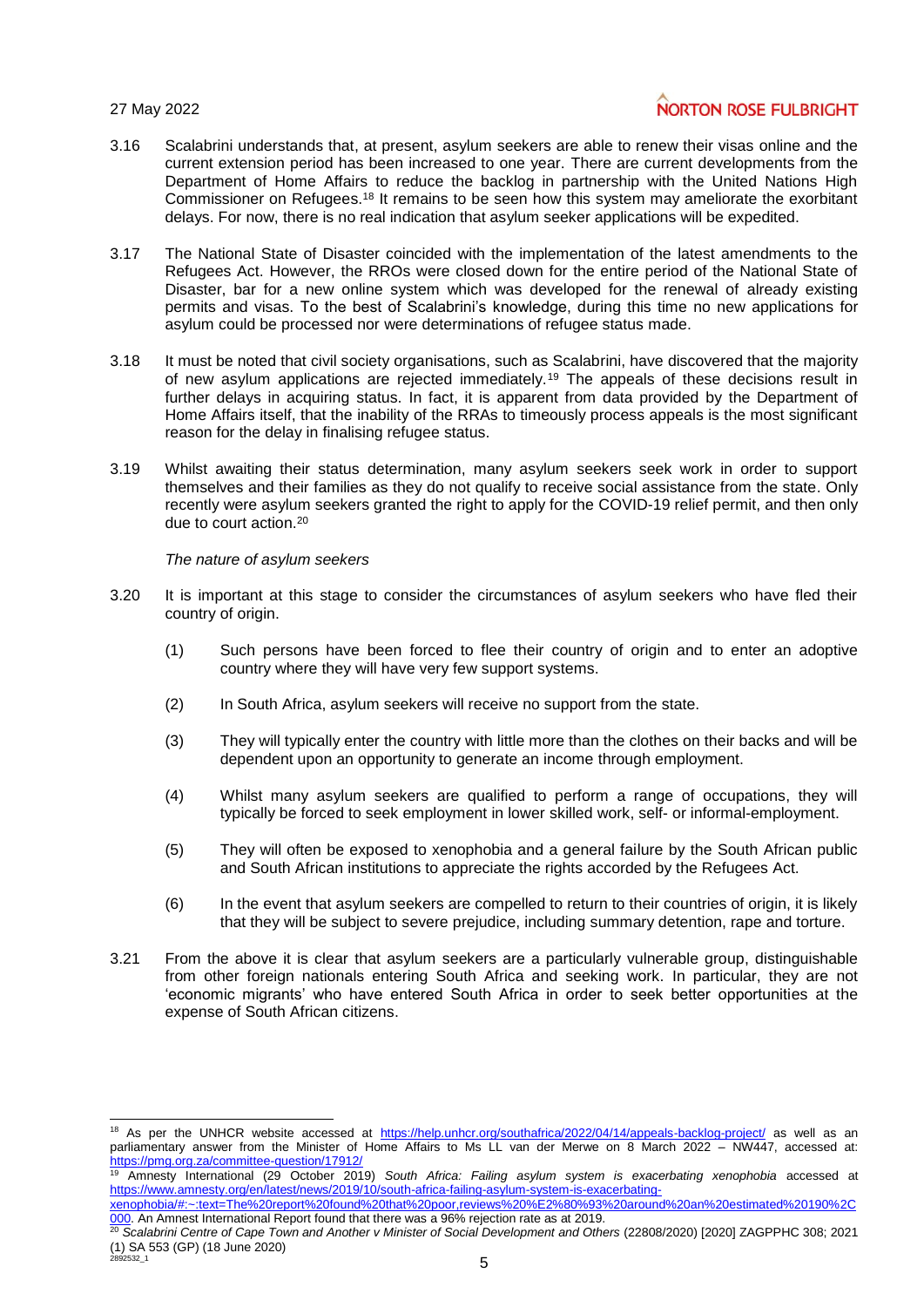## 4 **The Constitutionality of the impugned provisions**

#### *Introduction*

- 4.1 It is submitted that the impugned provisions violate the Constitution in two ways. First, by infringing the rights of asylum seekers to dignity and the right to life, and second, by impeding the state's international obligations.
- 4.2 Below we will first address the infringement of Constitutional rights and thereafter address whether the infringement is reasonable and justifiable in an open and democratic society based on human dignity, equality and freedom, taking into account all relevant factors. We will then address the impact of the provisions on South Africa's international obligations in regard to asylum seekers.

#### *Infringement of constitutional rights*

4.3 The purpose of the proposed amendments, as a whole, is to impose a blanket ban on the employment of foreign nationals, inclusive of asylum seekers. This much is made clear by amended section 12A(1) which states:

> "*No person may employ a foreign national to work within the territory of the Republic of South Africa*"

- 4.4 This blanket prohibition is subject to a number of exceptions, the import of which are to require South African employers<sup>21</sup> to demonstrate, before employing a foreign national, that no other person is available to perform the role in question. This is self-evidently an onerous, if not impossible task. In particular, it excludes the employment of foreign nationals, inclusive of asylum seekers, in lower skilled positions.
- 4.5 Read together the impugned provisions first require an employer to ensure that a citizen, permanent resident or refugee cannot fill the vacancy, thus prioritising these persons over any other foreign national.
- 4.6 The exclusion of an incredibly vulnerable group such as asylum seekers from this prioritisation can have drastic impacts on their ability to secure work and sustain themselves and their families. Secondly, the maximum quota for foreign nationals may have the impact of discouraging the employment of an incredibly vulnerable category of persons, who often have fled their country of origin in dire and traumatic circumstances, leaving all that they once had behind.
- 4.7 As is further explained below, the substance of the impugned provisions impacts their rights to human dignity and life as provided for in the Constitution.

*Is the infringement reasonable and justifiable in terms of section 36 of the Constitution?*

- 4.8 Section 36 of the Constitution requires the following factors to be taken into account when determining whether a limitation is reasonable and justifiable:
	- (1) The nature of the right;
	- (2) The importance of the purpose of the limitation;
	- (3) Nature and extent of the limitation;
	- (4) The relation between the limitation and its purpose; and
	- (5) Less restrictive means to achieve the purpose.
- 4.9 Each factor will be discussed individually below.
	- (1) Nature of the right:

l

 $2892532\_1$  6  $2<sup>21</sup>$  The fact that it is the  $\epsilon$  employer that must justify the need to employ a foreign national is significant as it effectively prevents the prospective asylum seeker employee from advancing the matter.<br>2892532 1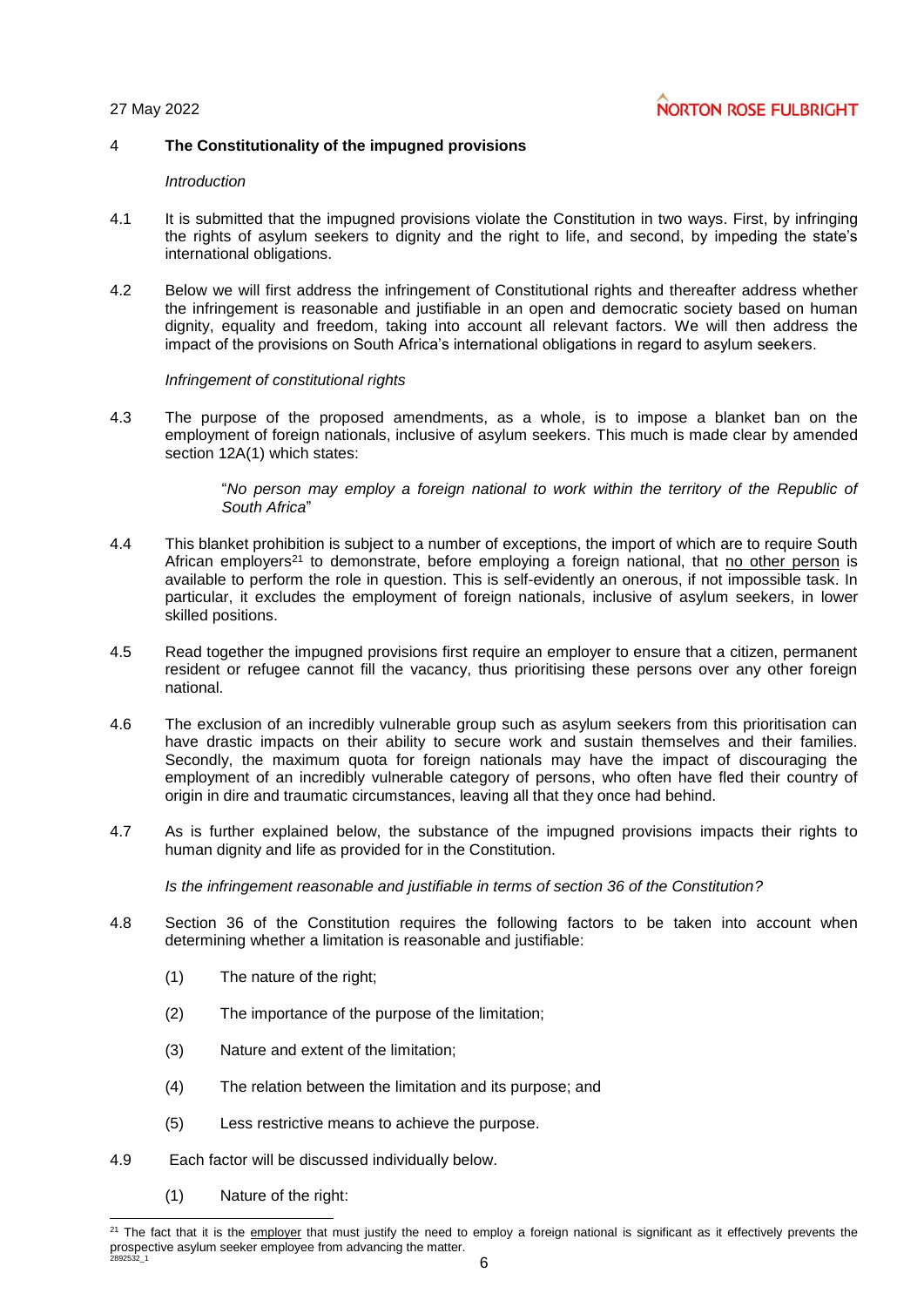## (a) Dignity

- (i) The right to human dignity is afforded to all in the Constitution and is a foundational value of the Constitution. It is a standalone right in section 10 of the Constitution.
- (ii) The right to dignity is intertwined with the right to life and cannot be enjoyed without the fulfilment of the later right.
- (b) Life
	- (i) The right to life is a universally accepted right and is enshrined in section 11 of the Constitution.
- (c) The above rights are afforded to all persons within South Africa, regardless of their status, citizenship or nationality.
- (d) The ability to work is intrinsically aligned with the above two rights, such that being barred from seeking employment and a meaningful wage prevents the fulfilment of these rights.
	- (i) Prior to the amendments to the Refugees Act, asylum seekers received the same automatic right to work as recognised refugees receive. In its current form, section 22 provides conditions upon which the right to work may be endorsed on the visa as well as obligations on an employer of an asylum seeker to produce a letter of employment to the Department of Home Affairs 14 days after employment.<sup>22</sup> Section 22(2) of the Refugees Act, nullifies any previous visa issued to an asylum seeker in terms of *the Immigration Act, 2002* (**Immigration Act**). It must be noted that objections have been raised to the removal of the automatic right to work in respect of asylum seekers. Nonetheless, in the majority of cases, Scalabrini has noted that asylum seekers have been granted the right to work, and the issue thus appears to be essentially academic.
	- (ii) Both the Constitutional Court and the Supreme Court of Appeal have recognised that the ability to work is an integral part of a person's right to life and human dignity.<sup>23</sup> This is particularly the case where employment is the only form of subsistence available to an asylum seeker. For that reason, the state may not preclude a genuine asylum seeker from seeking such employment.<sup>24</sup> In *Watchenuka*, the court held that a blanket ban which prevents all asylum seekers from seeking employment was invalid and unlawful for this very reason.<sup>25</sup>
	- (iii) Section 233 of the Constitution requires that all legislation is interpreted so that it is consistent with international law. The Refugees Act is expressly required to be interpreted and applied in a manner consistent with the UN Convention and Protocol.<sup>26</sup> Further, the right to work in terms of the Refugees Convention can be found in articles 17 to 19.
- (e) The inability to sustain oneself through meaningful, decent work has a significant adverse effect on asylum seekers' dignity. We say this for the following reasons:
	- (i) The Constitutional Court has recognised that the freedom to engage in productive work is a core part of human dignity, self-esteem and self-worth.<sup>27</sup>

l  $22$  Sections 22(6) – (10) Refuges Act

<sup>23</sup> *Saidi v Minister of Home Affairs* [2018] ZACC 9; 2018 (7) BCLR 856 (CC); 2018 (4) SA 333 (CC) (**Saidi**) at para 18, *Minister of Home Affairs and Others v Watchenuka and Others* 1 All SA 21 (SCA) (**Watchenuka**) at paras 27 and 33.

<sup>24</sup> *Watchenuka*

 $25$  ibid

<sup>&</sup>lt;sup>26</sup> Section 1A Refugees Act

 $2892532\_1$   $7$ <sup>27</sup> *Saidi v Minister of Home Affairs* [2018] ZACC 9; 2018 (7) BCLR 856 (CC); 2018 (4) SA 333 (CC) (**Saidi**) at para 18, *Minister of Home Affairs and Others v Watchenuka and Others* 1 All SA 21 (SCA) (**Watchenuka**) at paras 27 and 33.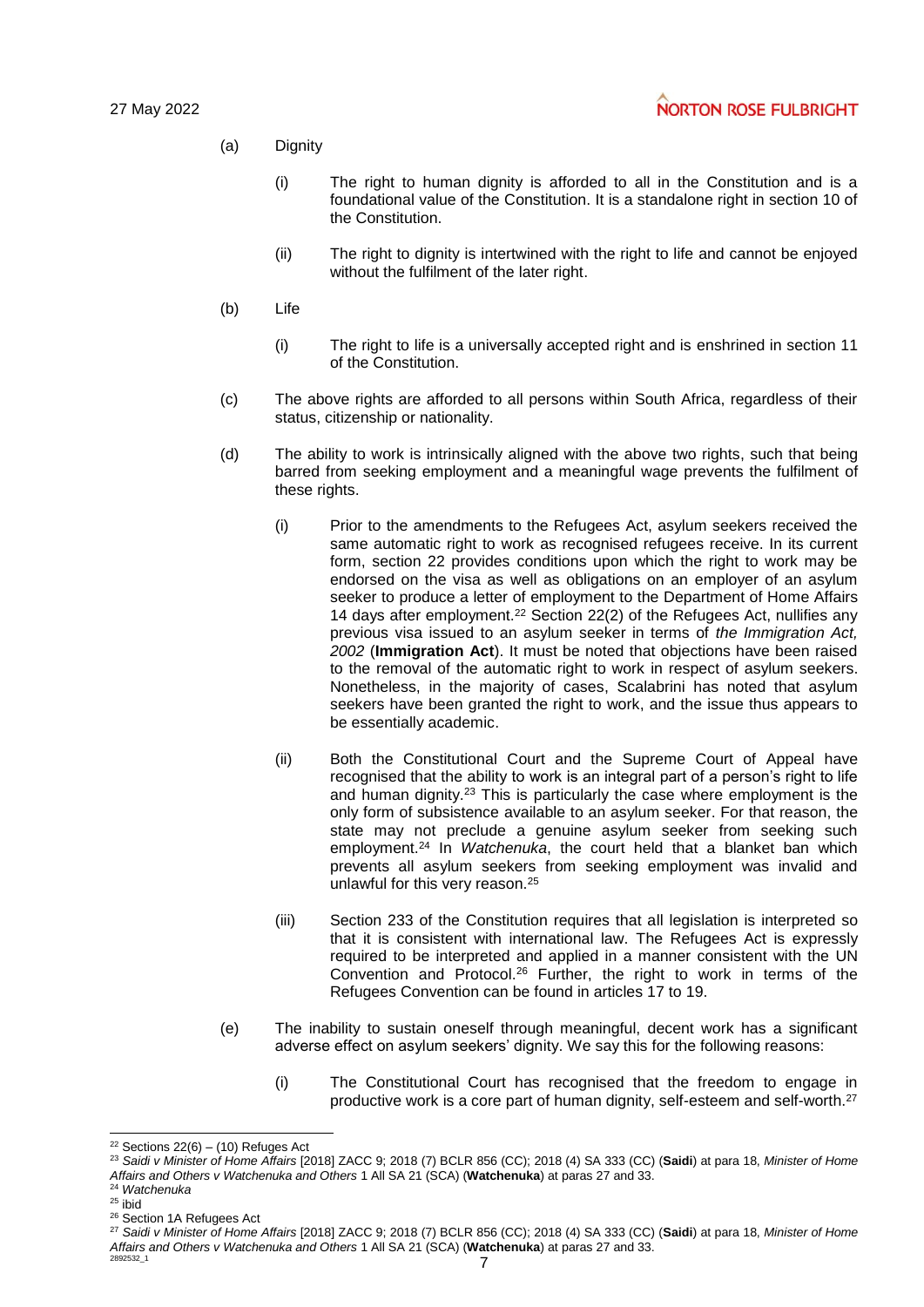# **NORTON ROSE FULBRIGHT**

- (ii) A restriction on work is "*a restriction upon his or her ability to live without positive humiliation and degradation. For it is not disputed that this country, unlike some other countries that receive refugees, offers no State support to applicants for asylum.*" 28
- (iii) And, "*the deprivation of the freedom to work assumes a different dimension when it threatens positively to degrade rather than merely to inhibit the realisation of the potential for self-fulfilment*." 29
- (f) In summary, the impugned provisions, in limiting the right to work, will significantly limit the rights to dignity and life, if not render them completely nugatory.
- (2) Importance of the purpose of the limitation:
	- (a) The apparent purpose of proposed section 12A is to create a regime where citizens, permanent residents and refugees are expressly preferred in the labour market over foreign nationals, thereby increasing employment within the country for non-foreign nationals.
	- (b) The apparent purpose of proposed section 12B is to limit the number of foreign nationals (other than permanent residents and refugees) in employment in particular sectors, job categories and regions.
	- (c) More generally, the Bill provides that its purpose is to regulate the employment of foreign nationals in South Africa in a matter consistent with the objects of the Act, the Immigration Act and the Refugees Act.
	- (d) In contrast, the Act itself emphasises the need to protect vulnerable persons. Thus the preamble of the Act provides that it seeks "*to promote the employment of young work seekers and other vulnerable persons".* Section 2 provides that the purpose of the Act is to "*facilitate the employment of work seekers, in particular vulnerable work seekers" 30 .* Notably, section 1 defines a work seekers as "*any person who is looking for work"* and does not differentiate between categories of persons in its definition.
	- (e) The Immigration Act provides in its preamble, amongst other points, that its purpose is to set in place a new system of immigration control which ensures that:

"*(d) economic growth is promoted through the employment of needed foreign labour, foreign investment is facilitated, the entry of exceptionally skilled or qualified people is enabled, skilled human resources are increased, academic exchanges within the Southern African Development Community is facilitated and tourism is promoted;*

*…*

*(l) immigration control is performed within the highest applicable standards of human rights protection;*

- *(m) xenophobia is prevented and countered;*
- *(n) a human rights based culture of enforcement is promoted;*
- *(o) the international obligations of the Republic are complied with; and*
- *(p) civil society is educated on the rights of foreigners and refugees*."

l <sup>28</sup> Watchenuka at para 32

<sup>29</sup> Ibid.

 $2892532\_1$   $8$  $30$  Section 2(1)(f) of the Employment Services Act, 2014<br> $28925321$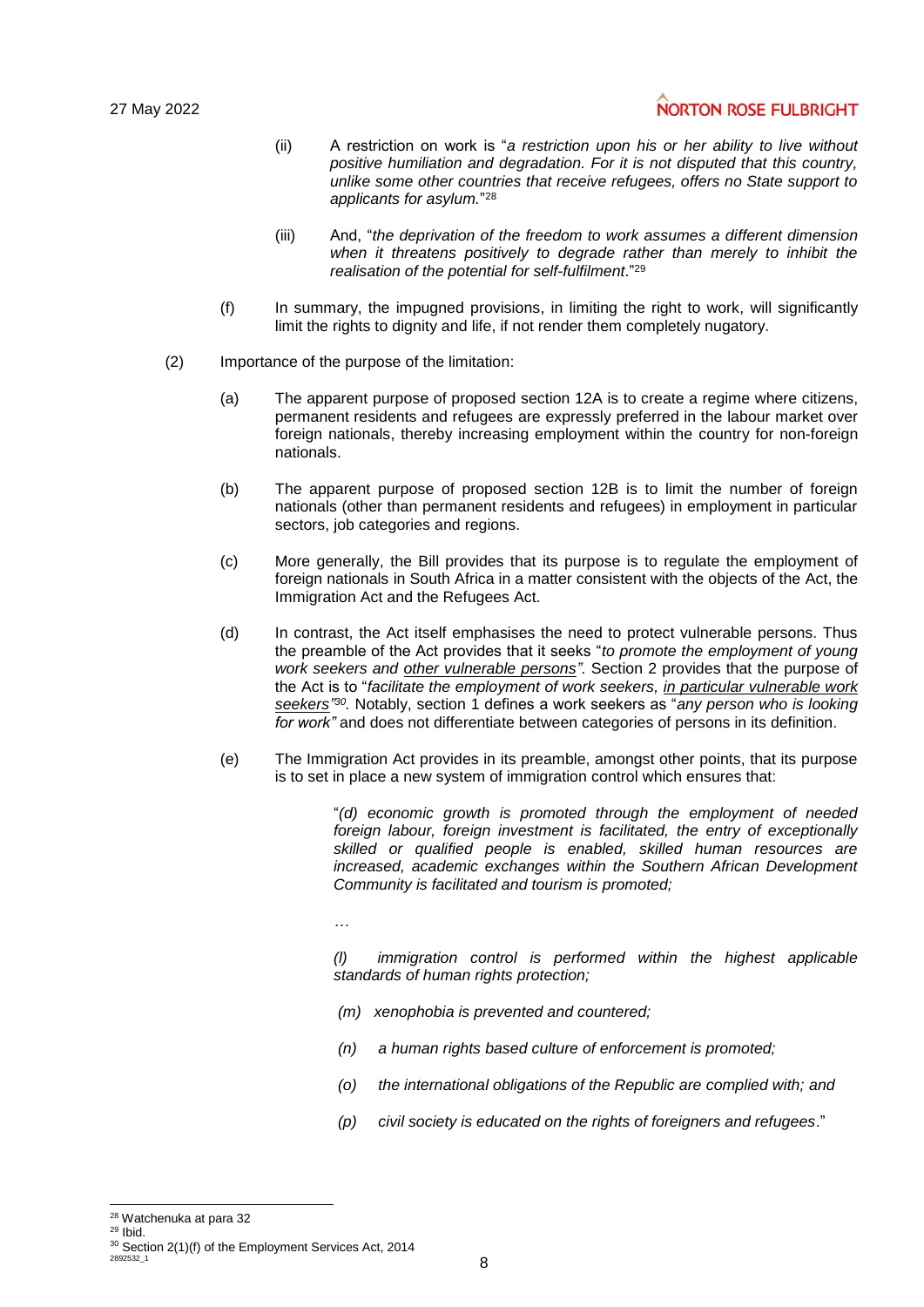- (f) The Refugees Act's primary purpose is to put a framework in place in order to uphold the State's commitment to the right of *non-refoulement*, which has been codified in section 2 of the Refugees Act.
- (g) The NLM Policy provides further elaboration for the purpose of the inclusion of quotas for the employment of foreign nationals. It provides that there is an apparent higher percentage of migrant workers in the informal sector than the formal sector, resulting in competition with South Africans seeking employment in the informal sector.<sup>31</sup> It suggests that the imposition of a quota will limit that competition and protect job opportunities for local workers.<sup>32</sup>
- (h) South Africa has a high rate of unemployment and measures aimed at increasing employment within the country are important and must be carefully considered. They ought not however to be supported where the harm caused by those measures is disproportionate to the benefit arising, or where simply no proven benefit can be identified.
- (3) Nature and extent of the limitation:
	- (a) The limitation has far-reaching and severe consequences for asylum seekers in South Africa.
	- (b) In substance, the impugned provisions would operate to prevent asylum seekers from accessing employment and sustaining themselves at all. We say this for the following reasons:
		- (i) Section 22(8) of the Refugees Act provides that an asylum seeker visa may not be endorsed with the right to work if the asylum seeker is able to sustain him/herself in a number of manners. The Refugees Act thus presupposes that an asylum seeker who has been given the right to work is unable to sustain him/herself in any other manner, such as through a family or a charitable organisation. 33
		- (ii) Unlike other foreign nationals, asylum seekers in South Africa cannot return home or select an alternate destination should they not find employment in South Africa for the following reasons:
			- (A) By definition, asylum seekers cannot return to their home country as they may face persecution, torture and death.
			- (B) Asylum seekers cannot freely travel to alternative destinations as, in most cases, they will not have travel documents having fled from persecution. Even if they do have travel documentation, many countries will not accept an asylum seeker who has resided in an alternate country of asylum for some time. Further, in leaving the country an asylum seeker would risk the abandonment of their claim in terms of section  $22(12)^{34}$  of the Refugees Act or an eventual rejection of their claim as unfounded, by appearing to seek the protection of another country<sup>35</sup>.
		- (iii) The majority of asylum seekers in South Africa are employed in low skilled employment for some time and do not necessarily have access to scarce skills roles. This is for a number of reasons:

l <sup>31</sup> NLMP at Page 36

<sup>32</sup> NLMP at Page 82 and 85

<sup>33</sup> See the test applied at section 22 (6) to (8) of the Refugees Act. As is warned at para 32 of *Watchanyuka* and in the The Michigan Guidelines on the Right to Work (2010) 31 *Michigan Journal of International Law* at 295 (**Michigan Guidelines**)

Kindly note that this provision is currently being challenged in the Western Cape High Court under case number: 5441/2020 -*Scalabrini Centre of Cape Town and Another / Minister of Home Affairs & Others* and this section is temporarily not operational.

 $2892532\_1$  9  $35$  Section  $4(1)(d)$  Refugees Act provides that an asylum seeker does not qualify for refugee status if an RSDO has reason to believe that they enjoy the protection of any other country in which they are a recognized refugee, resident or citizen.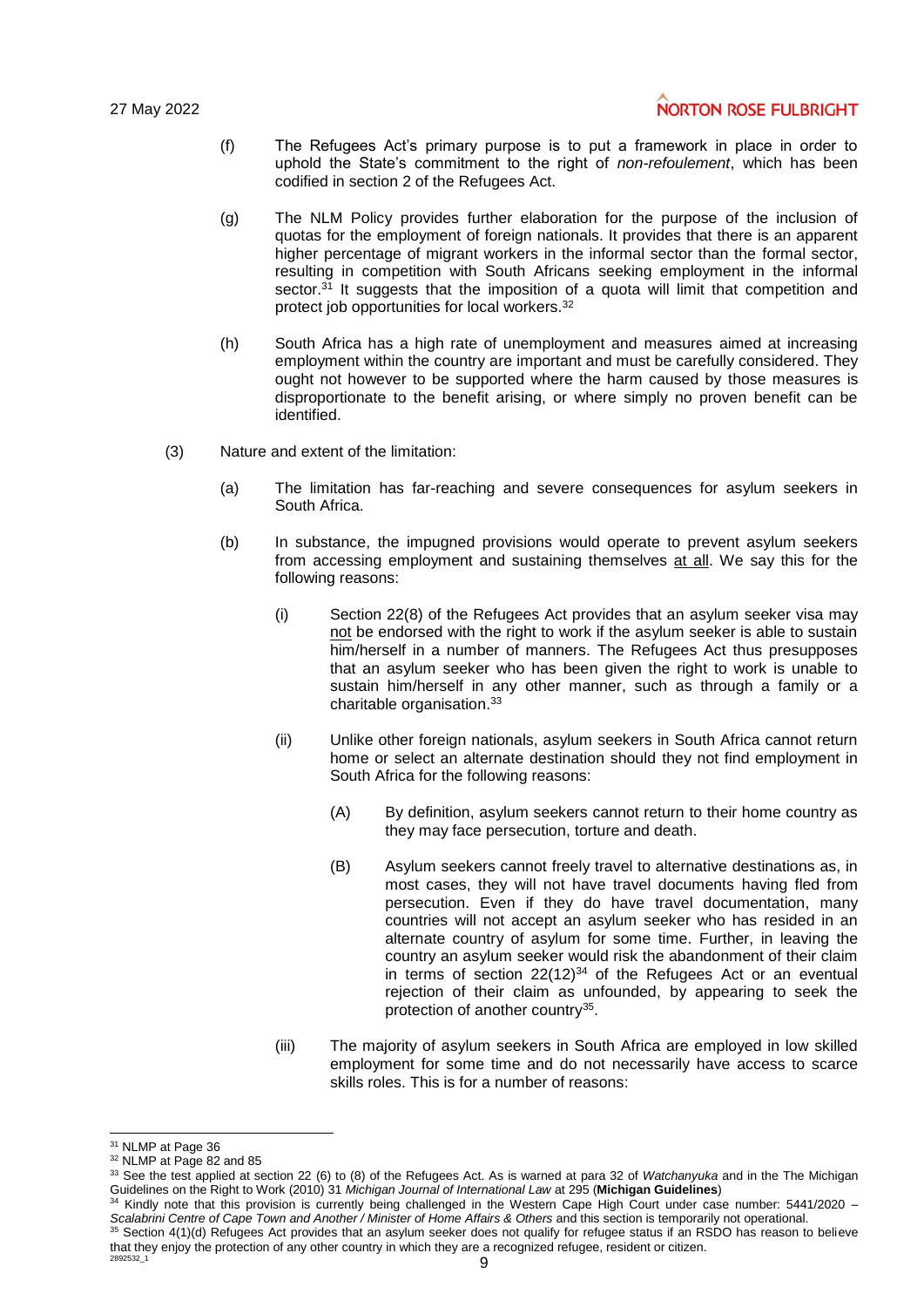- (A) Asylum seekers have not chosen South Africa for work opportunities and have not had the opportunity to comply with the regulatory environment, having fled from their country involuntarily based on circumstances outside their control.
- (B) On entering South Africa an asylum seeker will often have to learn to speak another language before they will be able to access further training or employment.
- (C) Where the asylum seeker is qualified, they will need to go through the process to have this qualification recognised by the South African Qualifications Authority (**SAQA**), before they can work in a skilled role. Many asylum seekers flee their countries of origin with very little other than the clothes on their back, and thus do not always have all the relevant documentation to evidence their qualification. This can result in delays in having their qualifications recognised.
- (iv) As can be inferred from the Bili's purpose and the available evidence, in South Africa's current socio-economic context many citizens, permanent residents and refugees do not have employment. Accordingly, it is highly probably that for the foreseeable future there will always be individuals from one of these three groups that will be preferred above an asylum seeker in all low skilled work.
- (c) Accordingly, asylum seeker in South Africa will be left destitute by not being able to sustain themselves, not being able to leave the country and not being able to find employment as a result of the impugned provisions.
- (d) Limiting asylum seekers ability to secure any type of employment compounds the fear, persecution and trauma already faced in fleeing their countries of origin.<sup>36</sup>
- (e) As noted above, it is generally accepted that asylum seekers are presumptive refugees and thus ought to be accorded the same rights as those recognised as refugees.
- (f) The provisions may have the impact of increasing the risk of xenophobia towards asylum seekers, as has been warned against by the courts.<sup>37</sup> The restriction of the rights and entitlements of asylum seekers would set them as a class apart from other persons.
- (g) As the provisions would further restrict the ability of asylum seekers to obtain employment, this may have the impact of decreasing the chance of voluntary repatriation, where it may be possible.<sup>38</sup> This would risk a continued pressure on the asylum system and immigration services, which has struggled to accommodate all asylum seekers in South Africa.
- (4) Relationship between the limitation and its intended purpose:
	- (a) As above, it appears that the intention behind the impugned provisions is to give more opportunities to South Africans in low skilled jobs, however even the NLM Policy indicates that foreign nationals are a small portion of the work force and do not negatively impact the South African Labour Market.<sup>39</sup>

l <sup>36</sup> Michigan Guidelines at 295.

<sup>37</sup> Union of Refugee Women and Others v Director, Private Security Industry Regulatory Authority and Others [2006] ZACC 23; 2007 (4) SA 395 (CC); 2007 (4) BCLR 339 (CC) at para 122 and 143; Somali Association of South Africa and Others v Limpopo Department of *Economic Development Environment and Tourism and Others* (48/2014) [2014] ZASCA 143; 2015 (1) SA 151 (SCA); [2014] 4 All SA 600 (SCA) (26 September 2014), para 44. The most recent of xenophobic attacks occurred in April 2022, from which the African state to take appropriate measure to end such violent attacks  $-$  see <https://www.achpr.org/pressrelease/detail?id=630>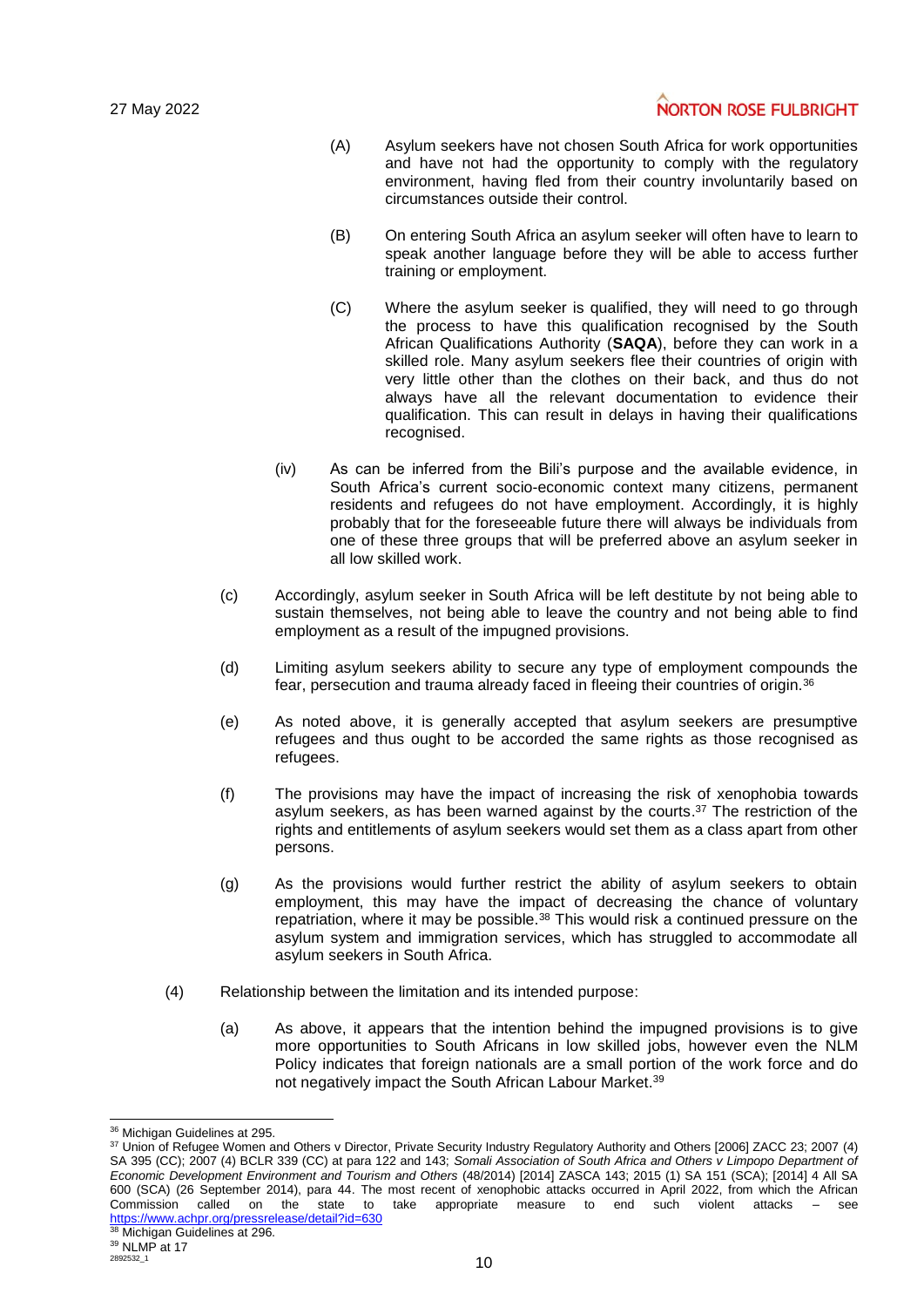- (b) As at 18 March 2020, only 188 269 asylum seekers were in South Africa<sup>40</sup> as compared to the 7.9 million persons who are currently unemployed. <sup>41</sup> The NLM Policy states that there are a higher amount of foreign nationals employed in the low skilled sector than citizens, however no source is provided for this statement.<sup>42</sup>
- (c) Additionally, the NLM Policy states that there are reliability concerns with the data itself, however, notwithstanding this it states that quotas would serve its intended purpose.<sup>43</sup> No data or evidence is provided for the amount of asylum seekers who apparently take up low sector work.
- (d) The NLM Policy additionally makes plain that one of the main priorities for South Africa in terms of its international and regional commitments is to improve conditions of all migrant workers and their families, fight xenophobia and any forms of inhuman treatment of migrant workers.<sup>44</sup> The effect of the impugned provisions would be to contradict this policy priority and risk the livelihoods of the majority of asylum seekers.
- (e) As provided above not all asylum seekers are provided the right to work and many face significant barriers in securing work when this right is provided. Limiting their employment abilities does not protect a very vulnerable group, nor would it guarantee any substantial increase in opportunities to South Africans in the low skilled sector.
- (f) Notwithstanding the above, the Act as well as the Refugees Act and Immigration Act commit the state to protect vulnerable groups in the execution of the legislation. The impugned provisions remove protection from asylum seekers, a particularly vulnerable group. Therefore it does not appear that there is a significant relation between the limitation and the intended purpose of the provisions and the Act.
- (g) To summarise, there is no evidence whatsoever that the enactment of the impugned provisions would achieve the State's intended purpose, namely the reduction of unemployment, particularly in less skilled positions.
- (5) Less restrictive means:
	- (a) The purpose of preventing foreign nationals from securing employment ahead of citizens, permanent residents and refugees can be achieved through less restrictive means.
	- (b) Expressly excluding asylum seekers from the definition of 'foreign nationals' in the Act would ensure that foreign nationals who are refugees, even though they may temporarily bear the status of asylum seeker, retain the right to work, whilst limiting the employment of other foreign nationals.
	- (c) The purpose of preventing foreign nationals from accessing the rights applicable to refugees before a determination has been made on their application for asylum, can be addressed by processing applications for asylum (and the related appeals and reviews) more speedily.<sup>45</sup> The Department of Home Affairs has already committed to

l <sup>40</sup> NW202 (18 March 2020) accessed a[t https://pmg.org.za/committee-question/13290/](https://pmg.org.za/committee-question/13290/)

<sup>41</sup> StatsSa Media release "*Quarterly Labour Force Survey (QLFS) – Q4:2021* (29 March 2022) accessed at <http://www.statssa.gov.za/publications/P0211/Media%20release%20QLFS%20Q4%202021.pdf> <sup>42</sup> NLMP at 36

<sup>43</sup> NLMP at 39

<sup>44</sup> NLMP at 83

<sup>45</sup> The Constitutional Court has advocated for this stance, as seen in *Somali Association of South Africa and Others v Limpopo Department of Economic Development Environment and Tourism and Others* (48/2014) [2014] ZASCA 143; 2015 (1) SA 151 (SCA); [2014] 4 All SA 600 (SCA) (26 September 2014), para 44 reads:

*<sup>&</sup>quot;When, during argument before us, we enquired of counsel what was to happen to destitute asylum seekers and refugees, no*  answer was forthcoming. There appeared to be some suggestion that, regrettably, some persons might be left to their *destitution. This attitude is unacceptable and contrary to constitutional values. The frustration experienced by the authorities as they deal with a burgeoning asylum seeker and refugee population must not blind them to their constitutional and international obligations. It must especially not be allowed to diminish their humanity. The authorities must also guard against*  unwittingly fuelling xenophobia. In the present case, one is left with the uneasy feeling that the stance adopted by the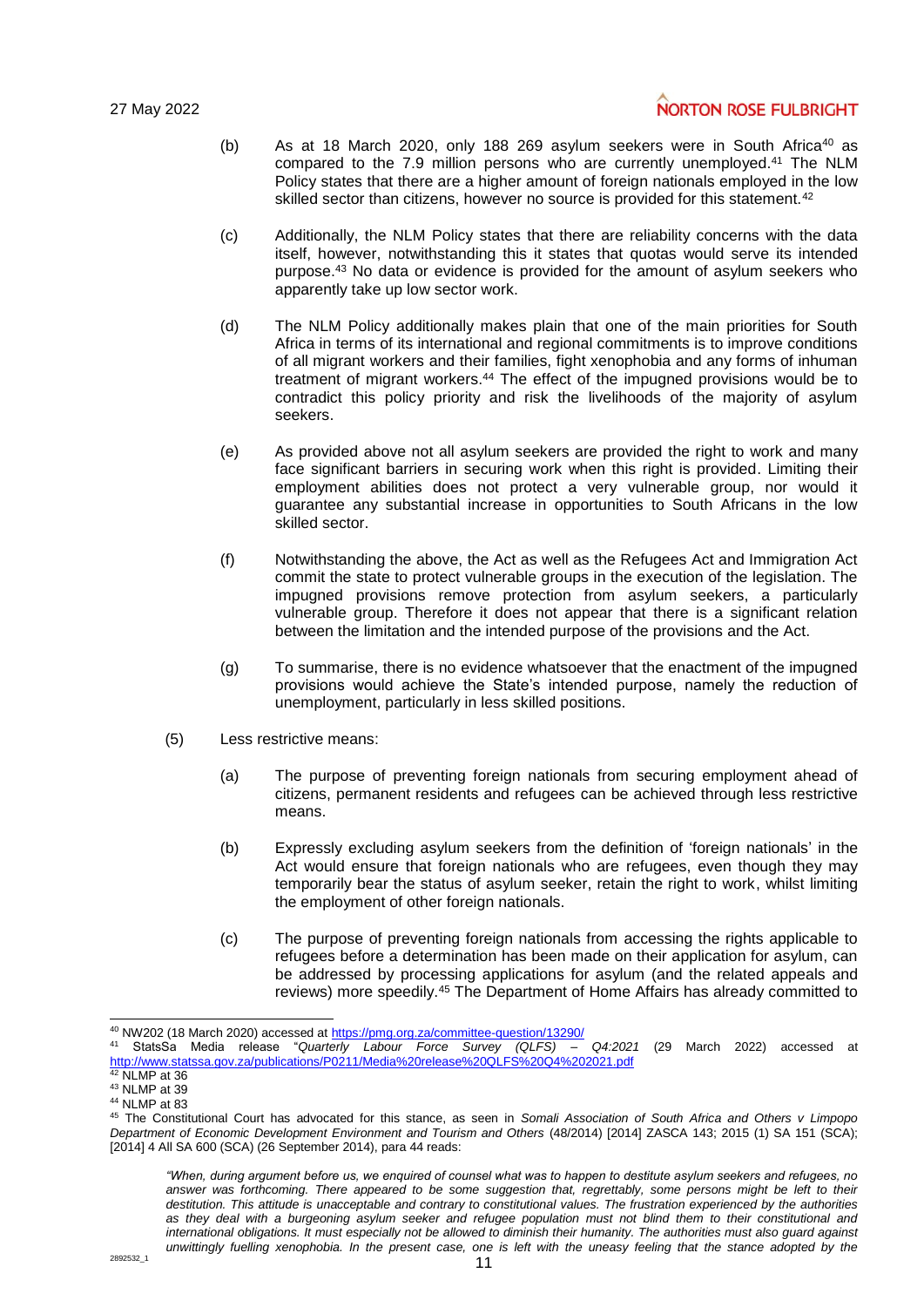# **NORTON ROSE FULBRIGHT**

doing so with the assistance of the UNHCR, as provided above. Once foreign nationals know that asylum applications are finalised within a matter of months, the incentive to apply for asylum in order to obtain preferential economic rights becomes less attractive or falls away altogether.

(d) In summary, the State's goal of reducing unemployment for non-foreign nationals may be achieved as effectively by employing strategies other than the impugned provisions.

*Conclusion in respect of the infringement of the Bill of Rights*

- 4.10 It is accordingly our submission that the impugned provisions limit an asylum seeker's constitutional rights to dignity and life.
- 4.11 Secondly, the impugned provisions would constitute an impermissible limitation of those rights as the impugned provisions would not be a limitation that is reasonable and justifiable in an open and democratic society based on human dignity, equality and freedom.
- 4.12 For these reasons, it is our considered view that that the impugned provisions would not bear scrutiny by the Constitutional Court and ought to be abandoned for that reason.

*The impugned provisions infringe South Africa's international and regional obligations*

- 4.13 The impugned provisions additionally would also operate to infringe South Africa's international obligations, as stipulated below.
- 4.14 UN Refugees Convention
	- (1) As is already provided and made clear above, the operation of the impugned provisions may result in forcing asylum seekers to return to their country of origin and thus infringes on the international obligation of *non-refoulement*.
	- (2) Furthermore, the Convention provides for the right to work in the following articles:
		- (a) Article 17: wage earning employment;
		- (b) Article 18: self-employment; and
		- (c) Article 19: employment in the "liberal professions" (typically those requiring academic qualification).
	- (3) The impugned provisions would thus contravene South Africa's obligations under the Convention.
- 4.15 Universal Declaration of Human Rights
	- (1) South Africa is a signatory to the United Nations Universal Declaration of Human Rights, 1948 (**Universal Declaration of Human Rights**). Notably article 23 of the Universal Declaration of Human Rights provides that all persons have "*the right to work, to free choice of employment, to just and favourable conditions of work and to protection against unemployment"*.
	- (2) The impugned provisions infringe on the above right in respect of asylum seekers by limiting their access to employment opportunities.
- 4.16 African Charter on Human and Peoples' Rights

l

*authorities in relation to the licensing of spaza shops and tuck-shops was in order to induce foreign nationals who were destitute to leave our shores. The answer to the frustration experienced by the respondents, and in particular by the third respondent's department, is to facilitate and expedite applications for refugee status."*